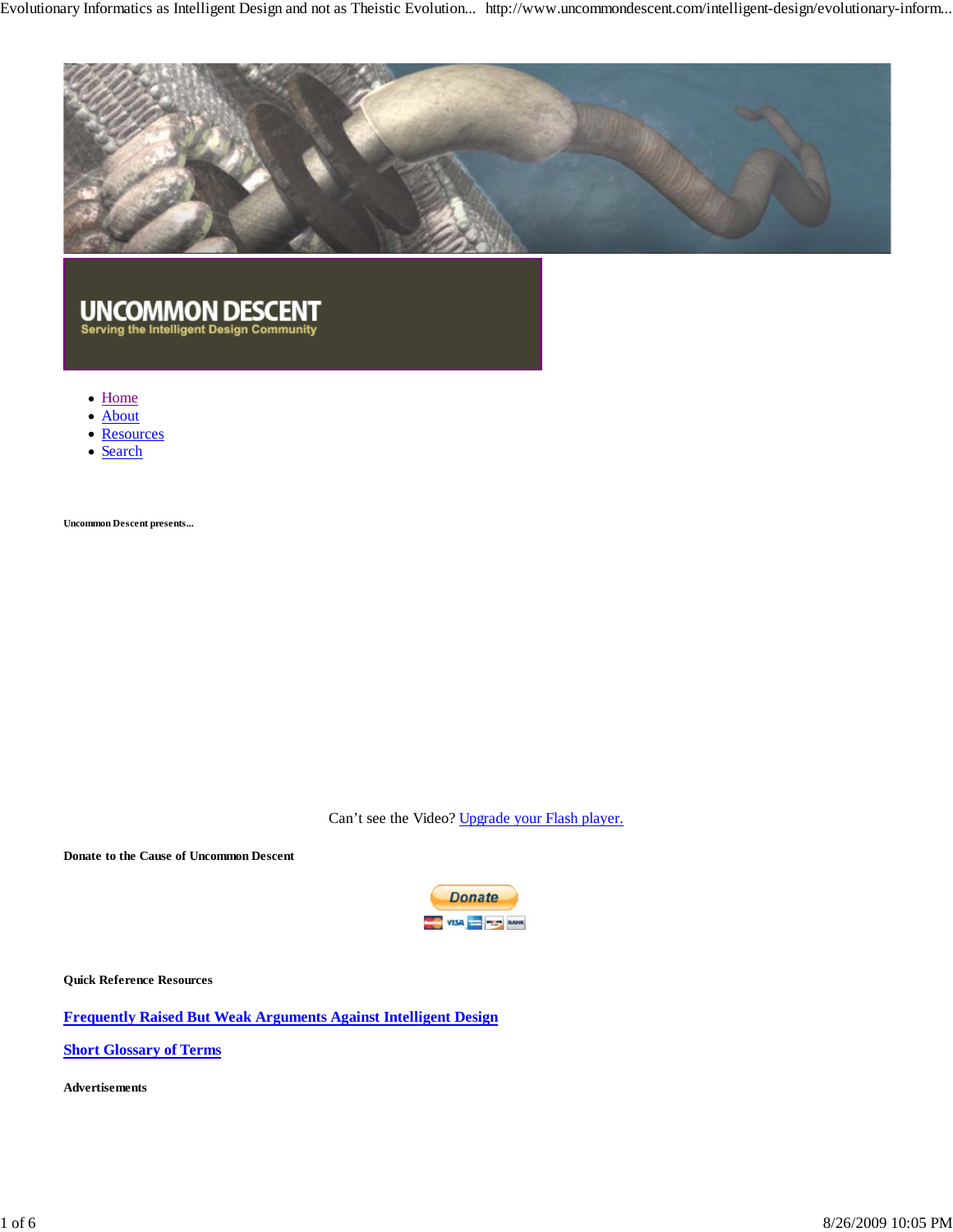

#### **Intelligent Design Links**

- ARN
- Behe responds to Lenski's latest on E. coli evolution
- Casey Luskin interview Mike Egnor and Jeff Schwartz
- Dawkins mistaken about a forced choice between God and evolution
- Definition of Intelligent Design
- Design Inference
- ID in the UK
- ID the future
- ISCID
- John A. Davison
- Michael Behe's UD Blog
- Overwhelming Evidence
- Post-Darwinist
- Telic Thoughts  $\bullet$

#### **Moderation Policy**

• Comment Policy

#### **Recent Comments**

StephenB: If Darwinists, [you if you like] think that a universe can appear without a cause, matter can come from... yakky d: Some guys in dark suits and sunglasses probably showed up at his door and "advised" him to take... ECM: Right. He received missives from those that found it "objectionable" because there were... Lenoxus: Q: Why did so much diverse life appear on Earth within such a relatively short amount of time? A: Someone... Dave Wisker: Hi mad doc, So you think an 11% increase in mean fitness after 10 generations (the progeny measure), and... DeLurker: Joseph#50 Using the description of cumulative selection along with the illustration using the weasel...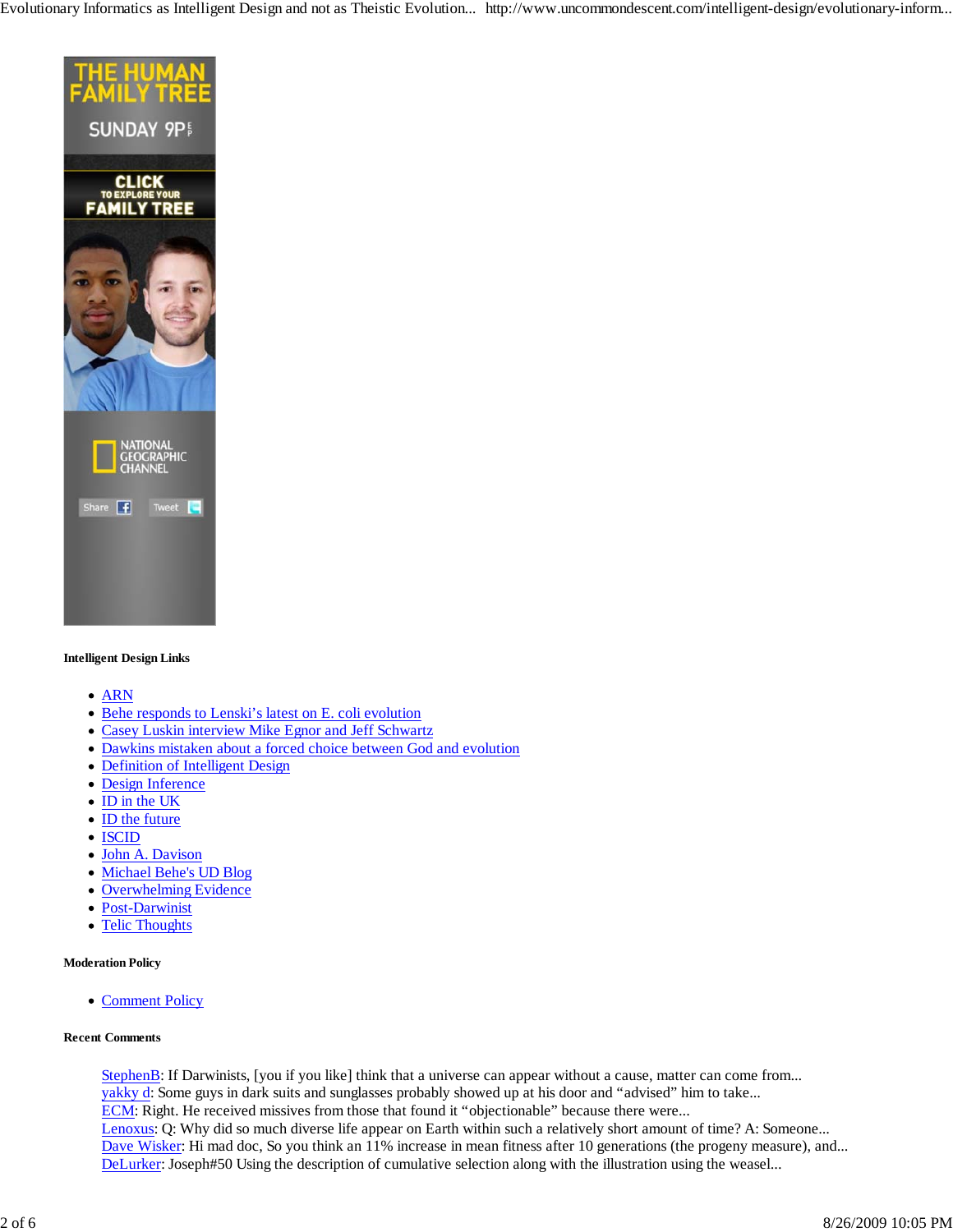#### **Recent Entries**

- DNA's use in computer chip design
- Behe and McWhorter on Bloggingheads
- Cambrian Explosion Caught on Film
- Uncommon Descent Contest Question 10: Provide the Code for Dawkins' WEASEL Program
- Hunter Baker's THE END OF SECULARISM

#### **Meta**

- Register
- Log in
- Entries RSS
- Comments RSS
- WordPress.org

#### **Support Our Efforts by Buying Books on Intelligent Design**

| We Recommend                                                                                                                                     |
|--------------------------------------------------------------------------------------------------------------------------------------------------|
| Intelligent Design:<br>(Paperback - Oct 2007)<br>\$15.64                                                                                         |
| Signature in the Cell<br>Stephen Meyer (Hardc<br><b>SIDNATURE</b><br>THE CIEL<br>\$19.13<br>, 1875 - 1977 - 1977<br>1987 - 1988 - 19<br>in Merek |
| The Design of Life:<br>William A. Dembski, Jo<br>ign<br>\$23.10                                                                                  |
| The Spiritual Brain:<br>Mario Beauregard, Den<br>\$7.63                                                                                          |
| The Design Revoluti<br>William A. Dembski, C<br>1.98198<br>\$16.46                                                                               |
| By Design Or By Ch<br>Denyse O'Leary (Pape<br>\$14.08<br>Dessen<br>hance                                                                         |
| Intelligent Design: T<br>William A. Dembski (P<br>\$14.04                                                                                        |
| 23 ><br>1<br>amazon.com                                                                                                                          |
|                                                                                                                                                  |
| <b>Get Widget</b><br>Privacy                                                                                                                     |

#### **Categories**

- Adminstrative
- Atheism
- Biography
- Biology
- Chemistry
- Comp. Sci. / Eng.
- Constitution
- Courts
- Creationism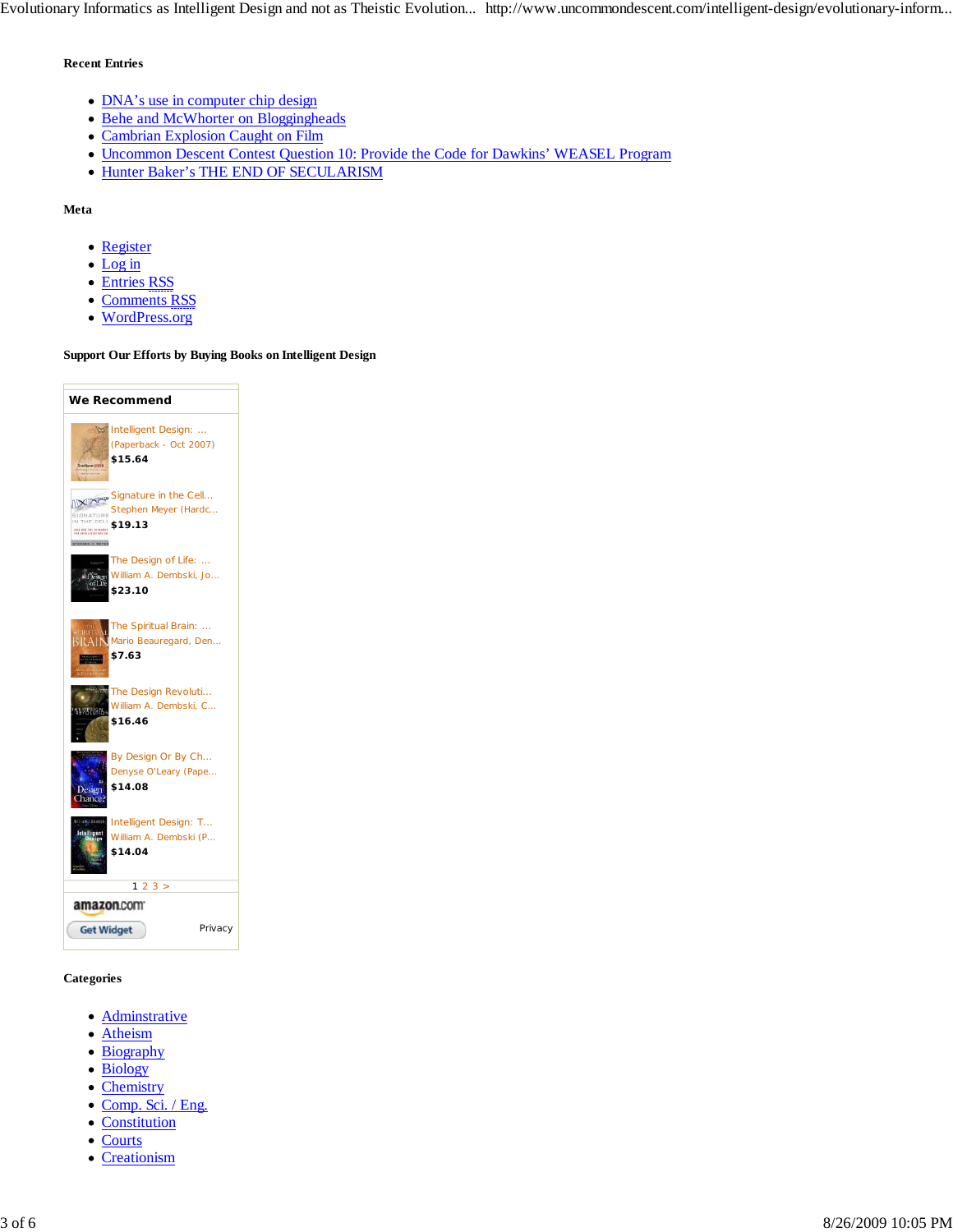- Culture
- Darwinism
- $\bullet$  DCA
- Education
- Ethics
- Evolution
- Expelled
- Eyes Rolling
- Genomics
- Global Warming
- Human evolution
- Humor
- Informatics
- Intelligent Design
- Irreducible Complexity
- Just For Fun
- Laws
- Legal
- Media
- Molecular Animations
- Off Topic
- Origin Of Life
- Philosophy
- Physics
- Poe's Law
- Psychology
- Religion
- Science
- Self-Org. Theory
- The Design of Life
- theistic evolution
- Video

#### **Archives**

- August 2009
- July 2009
- June 2009
- May 2009
- April 2009
- March 2009
- February 2009
- January 2009
- December 2008
- November 2008
- October 2008
- September 2008
- August 2008
- July 2008
- June 2008
- May 2008
- April 2008
- March 2008
- February 2008
- January 2008  $\bullet$
- December 2007
- November 2007
- October 2007
- September 2007 August 2007
- July 2007
- June 2007
- May 2007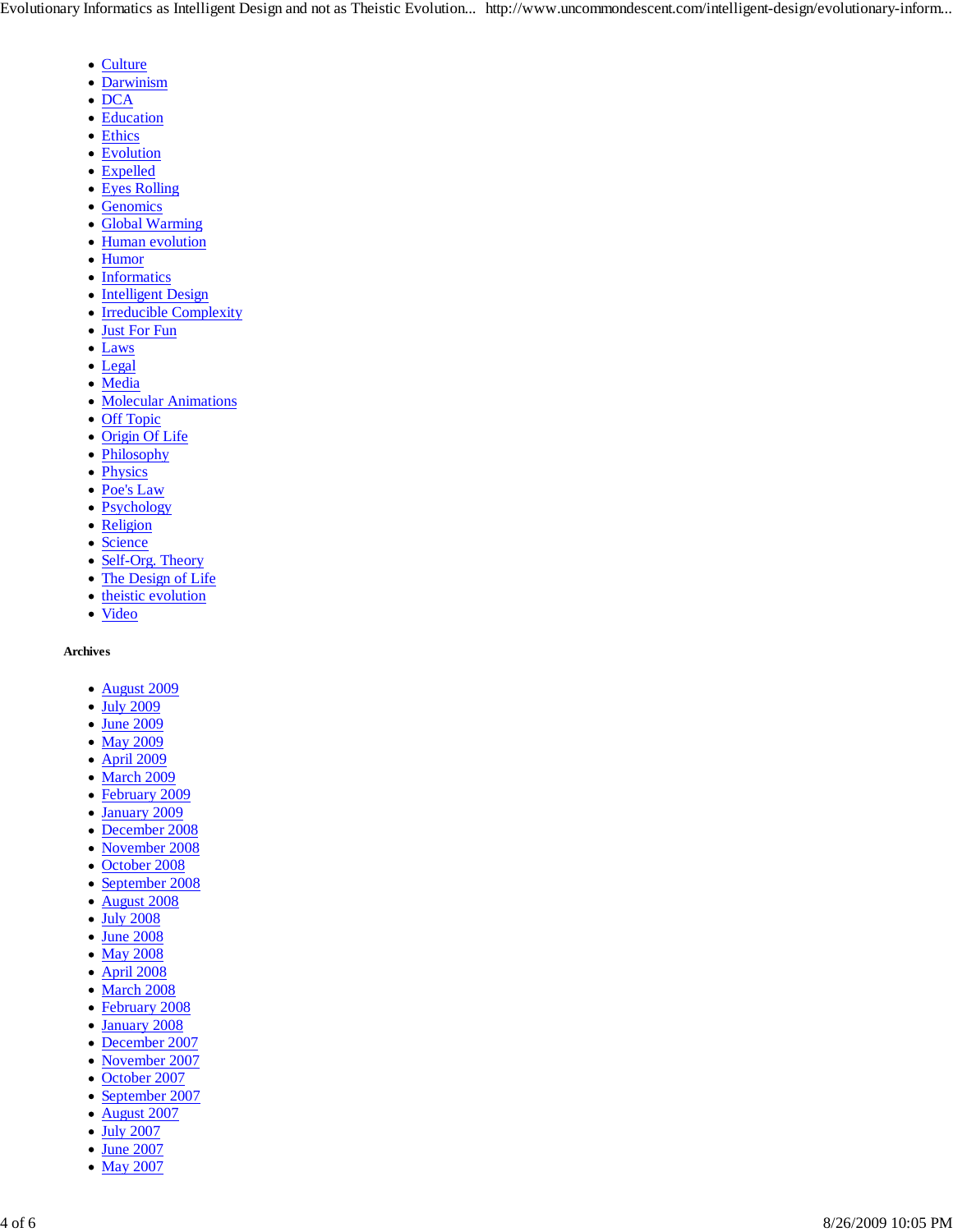- April 2007
- March 2007
- February 2007
- January 2007  $\bullet$
- December 2006
- November 2006
- October 2006  $\bullet$
- September 2006  $\bullet$
- August 2006
- July 2006
- June 2006  $\bullet$
- May 2006
- April 2006  $\bullet$
- March 2006
- February 2006
- January 2006
- December 2005  $\bullet$
- November 2005
- October 2005  $\bullet$
- September 2005  $\bullet$
- August 2005  $\bullet$
- July 2005  $\bullet$
- June 2005  $\bullet$
- May 2005
- April 2005

« Functional Interdependencies... Peter Strawson and soft naturalism... »

**23 August 2009**

## **Evolutionary Informatics as Intelligent Design and not as Theistic Evolution**

### **William Dembski**

The paper on evolutionary informatics by Robert Marks and me that was recently published in an IEEE journal (go here for the paper) continues to generate discussion on the Internet. One criticism is that it at best is consistent with theistic evolution but does not support ID. I think this is a mistake. I've said for over a decade now that ID is consistent with the most far-flung evolutionary change. The key contention of ID is that design in nature, and in biology in particular, is detectable. Evolutionary informatics, by looking at the information requirements of evolutionary processes, points to information sources beyond evolution and thus, indirectly, to a designer. Theistic evolution, by contrast, accepts the Darwinian view that Darwinian processes generate the information required for biological complexity internally, without any outside source of information. The results by Marks and me are showing that this cannot be the case. The paper just published is only the first installment. It essentially lays out our accounting procedure for measuring the information in evolutionary search. We have two forthcoming papers that flesh out our larger project (available at www.evoinfo.org/publications), showing that attempts to account for the information internally, without an external information source, all founder.



**Ads by Google** ID Theory Dembski Design Darwinian PBS

This entry was posted Sunday, August 23rd, 2009 at 7:26 pm and is filed under Intelligent Design, theistic evolution. Both comments and pings are currently closed.

Comments are closed.

RSS: Entries | Comments | © 2006 Uncommon Descent